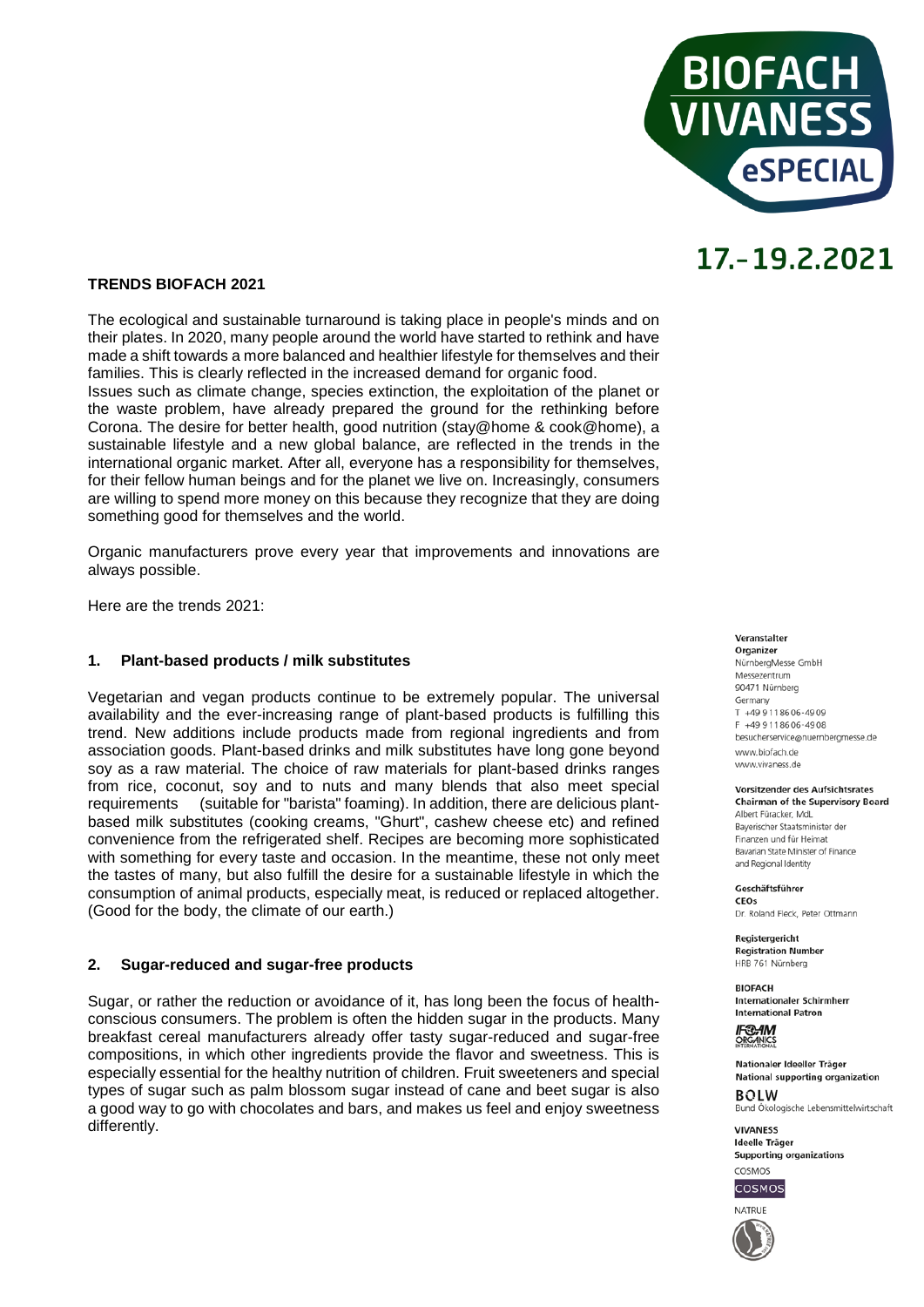

## **3. Food with additional benefits**

Our food should be our remedy. This has long been a maxim for nutrition-conscious consumers. Repeatedly, however, it is special "Superfoods" and "Functional Foods" that are in fashion. After Chia, Aronia, Kurkuma and co. now hemp in any form - as seeds in muesli, powder, tea, hemp oil and in pill form - has arrived on the market. Ginger is experiencing a second bloom in the form of shots and in teas, as a healthy root and as a flavor. Health-maintenance and strengthening the immune system was, of course, high on the corona agenda this year.

### **4. Sustainability and social responsibility**

Waste avoidance is a keyword that is closely linked to the topic of sustainability and specifically with packaging and responsible handling. "Unpackaged" is on the shopping list of a growing number of consumers. Predestined unpackaged foods are dry products, cereals, flakes, nuts, etc. in any form. More and more natural food stores are responding to this consumer demand, manufacturers and wholesalers are offering corresponding bulk packs. In the course of the worldwide fight against an invisible enemy, customers are also thinking about social responsibility for small farmers in the countries of origin and fair supply chains (keyword supply chain law). Additionally, regional fairness and regional value creation are in demand and desired, because the pandemic has highlighted the strong global fusion and dependence of commodity flows.

# **5. Enjoy healthy**

We stay at home - the mantra of 2020, which of course also means, "we cook at home". Closed restaurants, daycare centres, cafeterias and canteens have created entirely new requirements. Together with growing health awareness and the need to do something good for oneself at home, to cook healthy meals for oneself, one's partner, and for the family. Evidence of this is provided by a number of new products: starting with spices for breakfast porridge, which thus becomes a highlight. Basics in surprising variations such as protein-rich legumes, pasta, special Interest products with oils (for wok or baking) or spice mixtures make an imaginative varied, healthy cuisine simple. And if time is of the essence, organic frozen food is ready for the oven. New spreads have been created for snacks. Looking for a reward and something special? Sure thing, chocolate and candy bars as well as sparkling wine and delicious instant meals are ready to enjoy.

### **Permanent category from 2021 - "Unexpected specials "**

Innovations have always been a strength of the organic sector. There are no limits to the imagination in the recipe kitchens of the manufacturers. There are always new products to discover. New raw materials, new combinations, innovative production processing or simply products that make you think, "I would never have thought of that". Rarities, unique items, trendsetters. It remains to be seen how they will hold their own on the market and whether they will find their customers. This range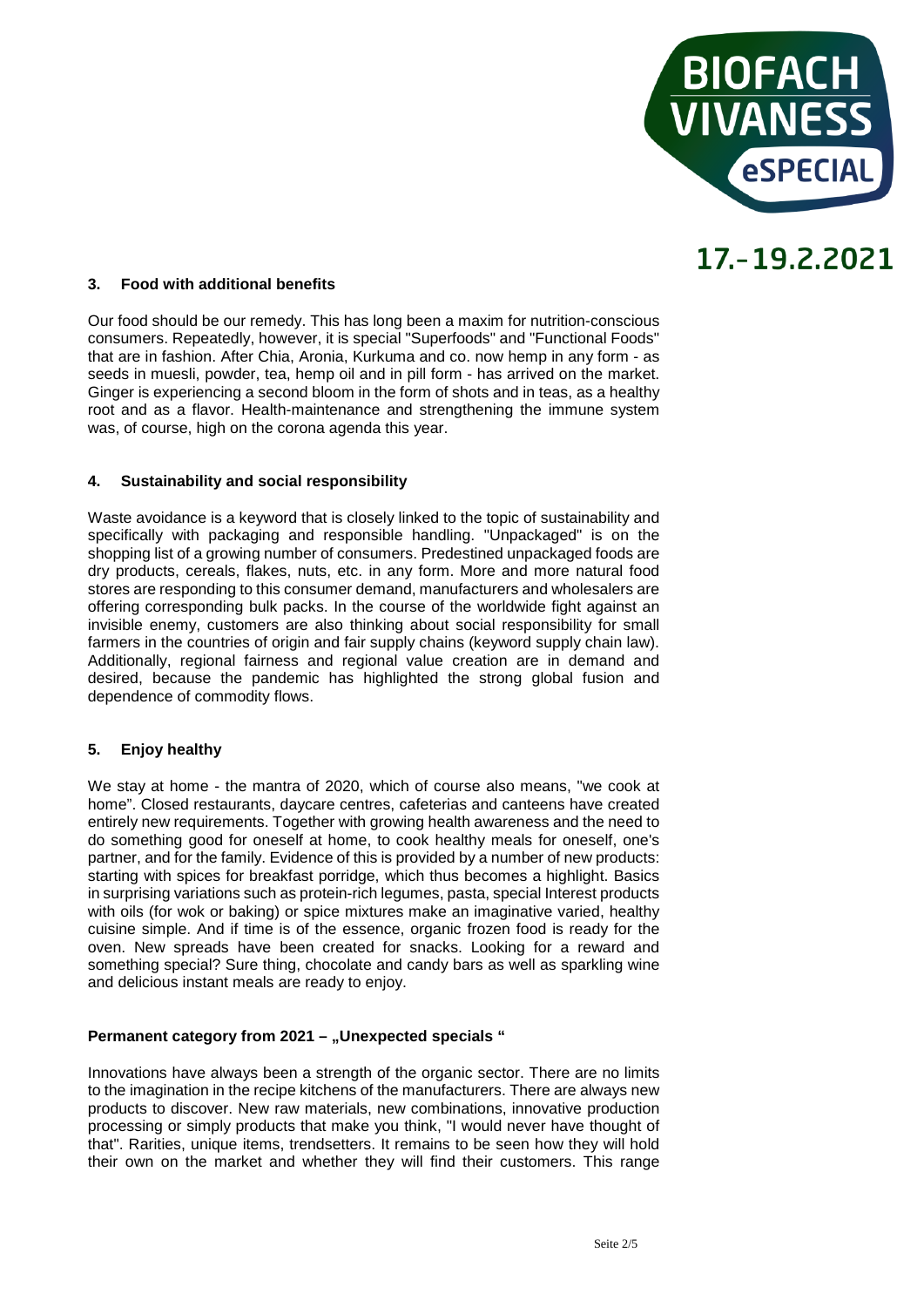

extends across all product categories, from health drinks with hemp extract, through coconut mayo to white chocolate with Earl Grey flavouring. Staying open to new flavours is the motto here.

*You are searching for some concrete product examples for our trends –do not hesitate to visit the trend page on our eSPECIAL platform.*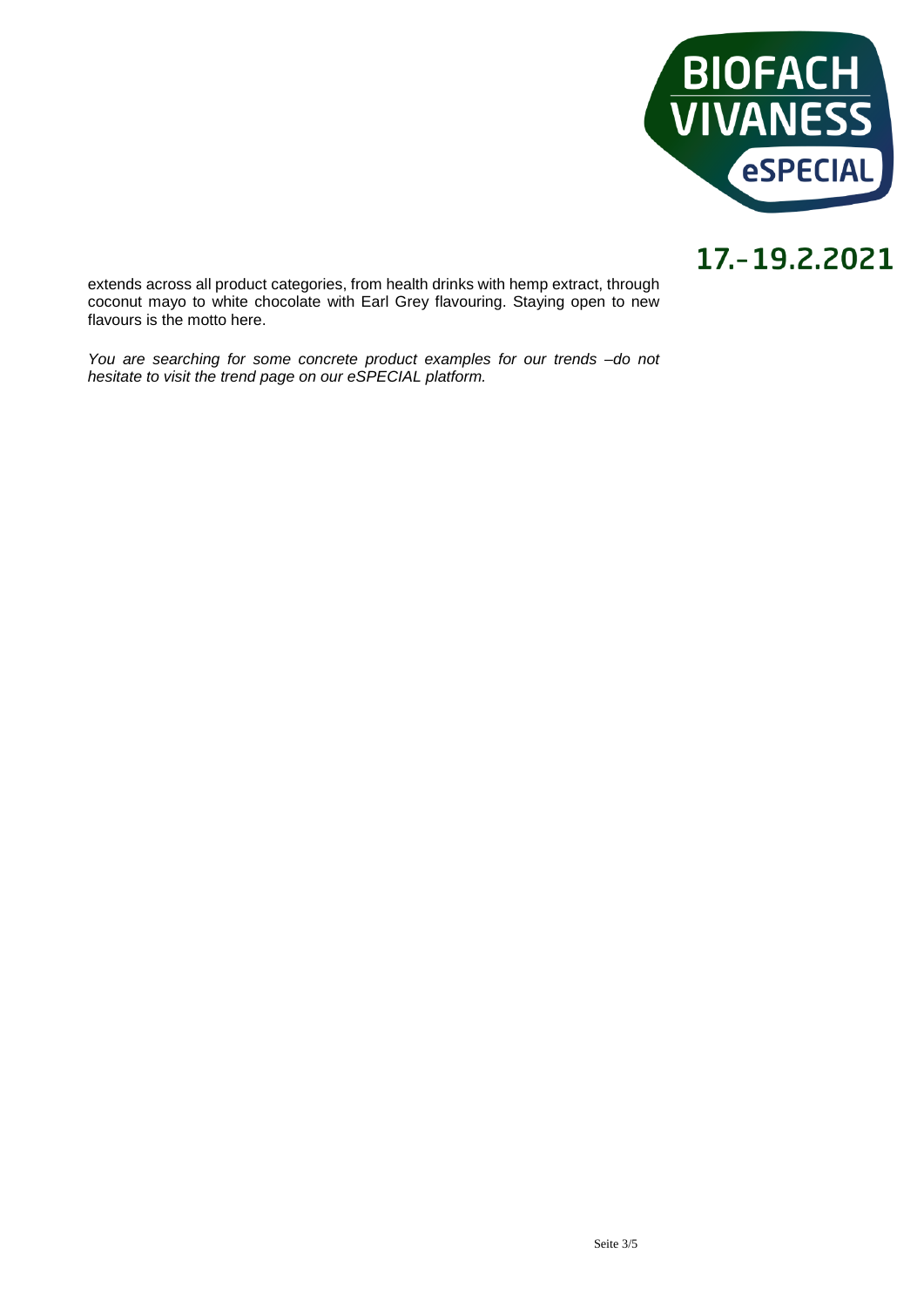

### **TRENDS VIVANESS 2021**

The megatrends of sustainability and health shaped the cosmetics year 2020 worldwide to an unimagined extent - and the mindset of many consumers changed. Today, sustainability includes other aspects such as the attitude of manufacturers along the entire value chain. Quality is defined more comprehensively and is not limited to ingredients, but also includes ethical and ecological aspects. Taking care of yourself and others, doing something good for yourself while acting responsibly - 2020 has shown us that this is possible!

Defined trends:

### **1. Waterless beauty/solid cosmetics**

Solid cosmetic products in natural cosmetic quality are experiencing a boom. Not only in hair washing and showering, more and more solid cosmetics are replacing conventional products. Also e.g. deodorant creams and solid hand creams are increasingly finding their way into bathrooms. Water-free products fulfil several aspects: they are functional and plastic-free, they conserve resources and the environment by reducing transport emissions.

### **2. Me time & Comfort**

The care routine changed due to the pandemic: more attention is paid to the daily beauty routine at home and me-time becomes one of the most important time-outs in a busy daily routine. It is the time to do something good for yourself! Beauty rituals are recharged with high-quality products, more frequent use of one's favorite products and supplemented with beauty tools. DIY products provide for creativity in the field of body care.

### **3. Safe beauty & health-booster**

Increasing safety is more current than ever - also by choosing products that strengthen one's own health. Innovative products such as those for holistic oral hygiene, as well as wellness and health products that offer support for an increased hygiene factor, meet the need for preventive natural products to strengthen one's own health.

### **4. Circular beauty/economy**

The idea of a circular economy is becoming more central - also for cosmetics and personal care products. Waste prevention Zero Waste in itself now falls short of the mark; today, this involves the social commitment of companies, both in manufacturing and in retailing. Companies are taking on more and more social